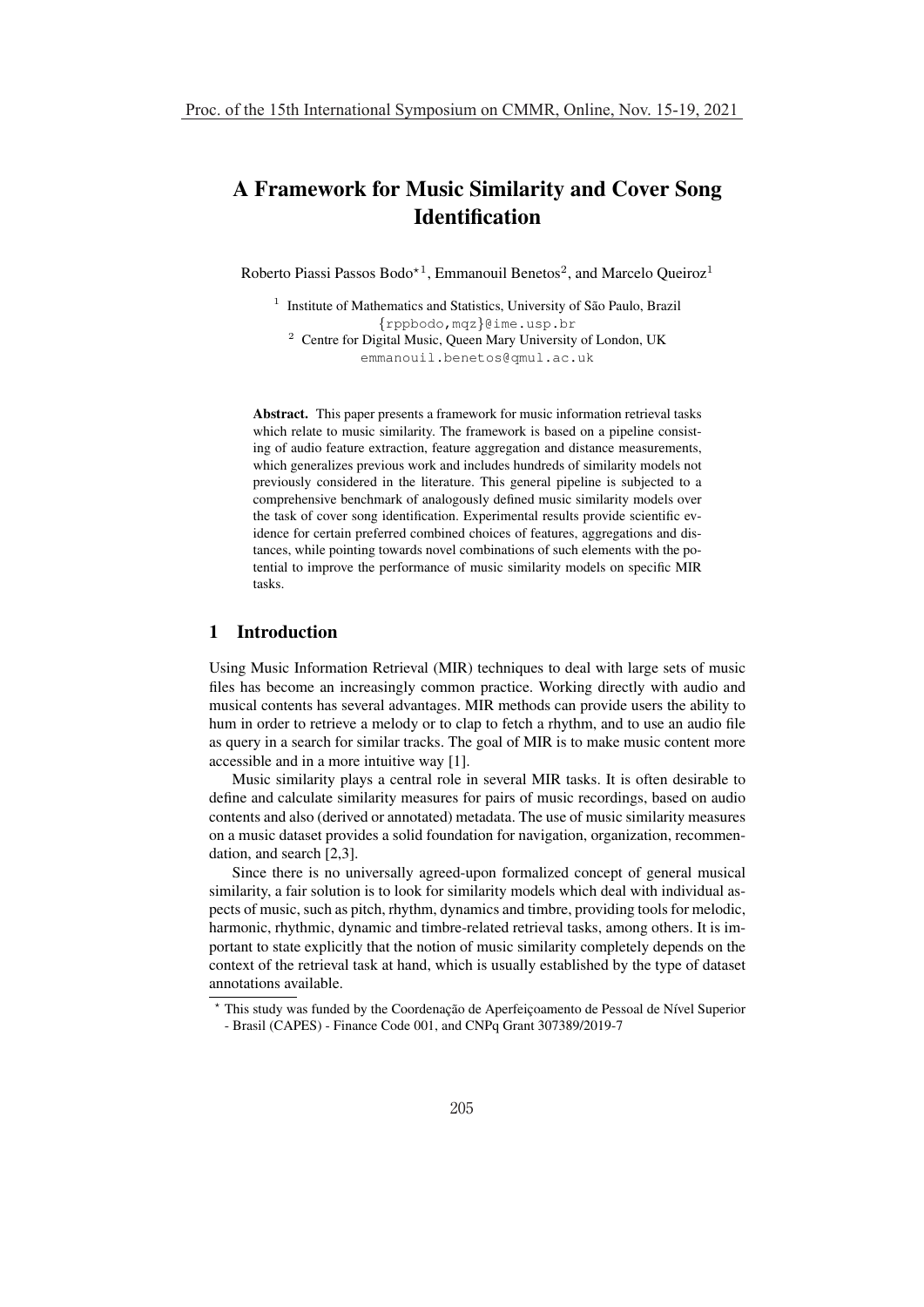The literature on audio-based music similarity presents several approaches, including the use of traditional information retrieval methods, such as extracting features from audio recordings and computing their distances within a vector space [4,5,6,7,8,9], modeling the extracted feature distributions and comparing the corresponding statistical models [10,11,12,13,14,15], feature learning [16,17], metric learning [18,19], and deep neural networks [20,21].

The framework presented in this paper, which generalizes the first two approaches above, is based on a conceptual pipeline [3] that breaks down a generic music similarity model into three components (feature extraction, aggregation and distance computing), completely specified by the choices of techniques employed in each component. Its implementation allows the user to freely combine virtually any techniques within each component, thus providing a direct way of experimenting with a large number of similarity models at once.

This possibility is explored in the context of music similarity tasks, including Cover Song Identification (CSI) [22], an application which involves identifying songs<sup>3</sup> which are versions (covers) of each other, assuming that versions of a song should have some common music trait captured by a music similarity model. This paper presents, to the best of the authors' knowledge, the first attempt to comprehensively benchmark music similarity models in music similarity tasks, where hundreds of models not previously considered in the literature are tested.

The main goal of the experiments here presented is to identify which music similarity models lead to best results for the annotated datasets considered, which have been compiled for melodic similarity tasks, rhythmic similarity tasks, genre classification and CSI. Another contribution of this paper is a modular open-source framework<sup>4</sup> for music similarity offering numerous alternatives for feature extraction, aggregation and distances.

The remainder of the paper is organized as follows: Section 2 presents the music similarity models considered; Section 3 presents the metrics considered to assess the discriminating power of the music similarity models; Section 4 presents the experiments, including the selected datasets, the experimental design, the results and their discussion; Section 5 outlines the conclusions and directions for future work.

# 2 Music Similarity Framework

The music similarity framework considered here implements the following pipeline: 1. extract audio features; 2. aggregate local features into global features; and 3. compute the similarities of every pair of audio recordings within a dataset. A triple  $\{extractor_i,$  $aggregation_i$ ,  $distance_k$  defines a music similarity model, and our main goal is to benchmark music similarity models, identifying which models lead to best results for each annotated dataset. Additionally, the models are also applied to datasets designed for Cover Song Identification (CSI), another similarity-based music retrieval task.

<sup>3</sup> in the CSI literature, *song* is often taken as a synonym of *audio recording*, regardless of con-

taining singing voice or not.<br><sup>4</sup> The source code can be found at https://github.com/rppbodo/ music-similarity-framework.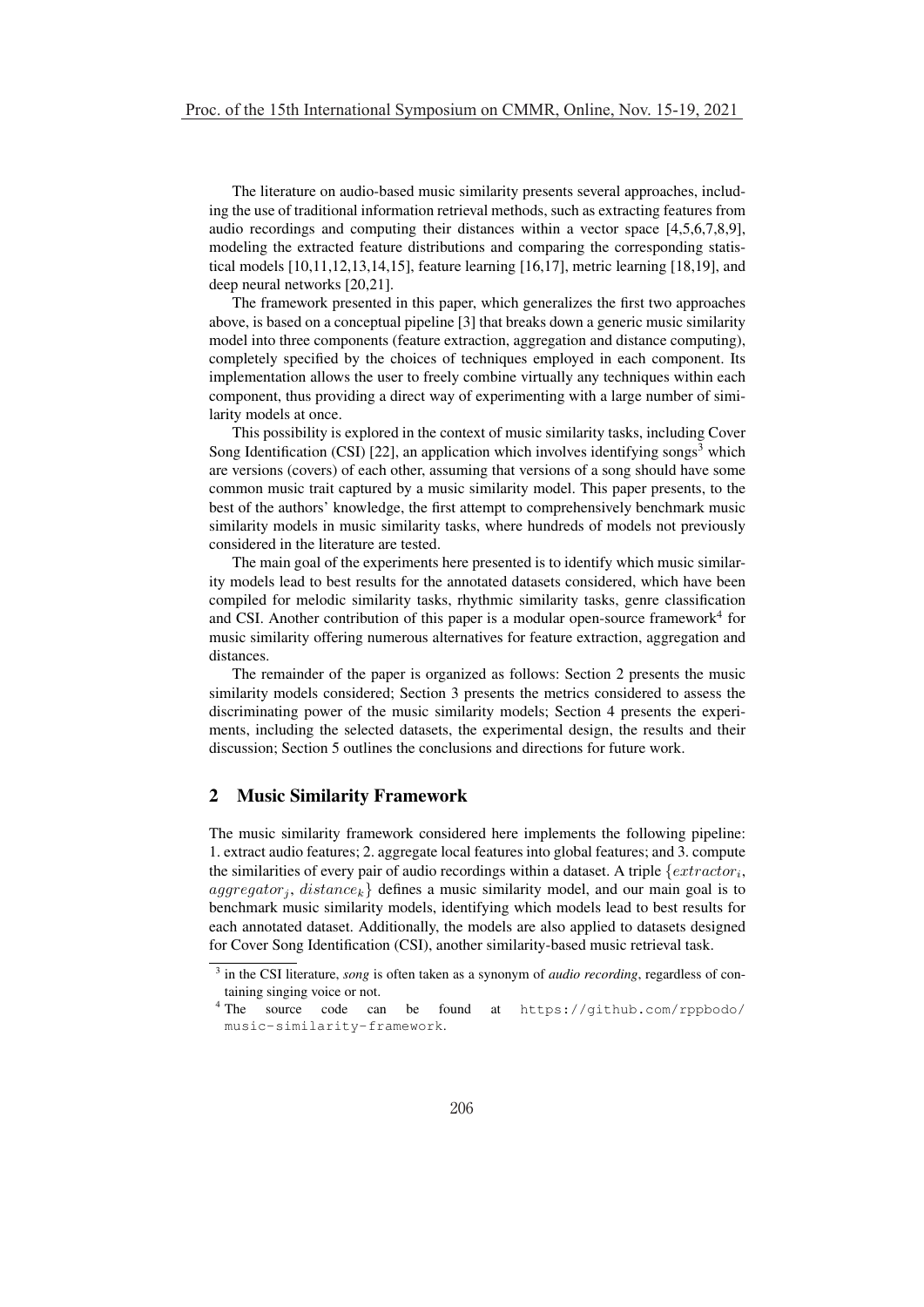Papers addressing music similarity related tasks, including CSI, often derive their similarity measurements from tonal features, such as chromagrams [23,24,7,25], tonnetz [26], and symbolic melodic sequences [27,28,29,30,31,32]. Also used in music similarity retrieval tasks are timbre features (e.g., Mel-Frequency Cepstral Coefficients (MFCC) [4,10,11,13,12,15]), spectral features (e.g., spectral centroid, bandwidth, contrast, flatness, etc) [5], rhythmic features (e.g., Rhythm Pattern) [33,6], and amplitude/energy features (e.g., Root Mean Square (RMS)) [34,35].

Among aggregation methods applied in music similarity are simple statistics (such as mean, standard deviation, skewness and kurtosis, see e.g. [15]), computed from the features themselves and their 1st order differences, Gaussian Mixture Models [11,12,13], Vector Quantization [10], Markov Chains [36], Octave and Interval Abstractions [32], and Pitch Contour (using 3-levels [27] and 5-levels [31]).

The computation of the similarity between two audio recordings is based on a chosen distance applied to the (possibly aggregated) features. Distances relevant for music similarity are Manhattan [6,8], Euclidean [4,5,7], Cosine [4,9], Longest Common Subsequence based distances [37,38], Levenshtein [39,38], Kullback-Leibler [13,15], Earth Mover [10,14], and Monte Carlo distances [11,12].

The detailed analysis of the techniques proposed in the music similarity literature allows us to observe that several papers do not explicitly argue as for why a particular extractor (or aggregator, or distance) is selected to solve a particular problem. Even less frequent are arguments about why a specific set of techniques are used in combination (instead of many other plausible alternatives). This prompted us to try to explore hundreds of combinations of extractors, aggregators, and distances that are not considered in the literature. It was thus natural to look at this problem as a benchmark, exhaustively experimenting with a large number of music similarity models.

The current list of music similarity models considered in the implemented framework started out from a large set of features, aggregators and distances appearing in the related literature, which has been modified by including and collecting techniques, but also by discarding techniques by many criteria, including the availability of opensource implementations. The rationale for this specific criterion is to avoid producing implementations that might substantially differ from their original implementations due to ambiguous or insufficiently detailed descriptions. A survey of open-source libraries (such as LibROSA<sup>5</sup>, Essentia<sup>6</sup>, and RP<sub>-extract</sub><sup>7</sup>) led us to include techniques not previously considered in the music similarity literature. The same criteria were applied to aggregator and distance techniques, but in a softer way, since they are usually much simpler to implement.

Due to compatibility issues, not all available features, aggregators and distances can be combined. Framewise numerical features may be aggregated using any statistical aggregation methods, GMM and VQ. Symbolic melodic features use only specific aggregators (octave/interval abstractions, pitch contours and Markov chains). Numerical aggregations (single and multivariate Gaussians, GMM, vector quantization, and Markov chains) can be compared using spatial distances (Euclidean, Manhattan, Chebyshev,

<sup>5</sup> http://librosa.github.io/

<sup>6</sup> http://essentia.upf.edu/

<sup>7</sup> https://github.com/tuwien-musicir/rp\_extract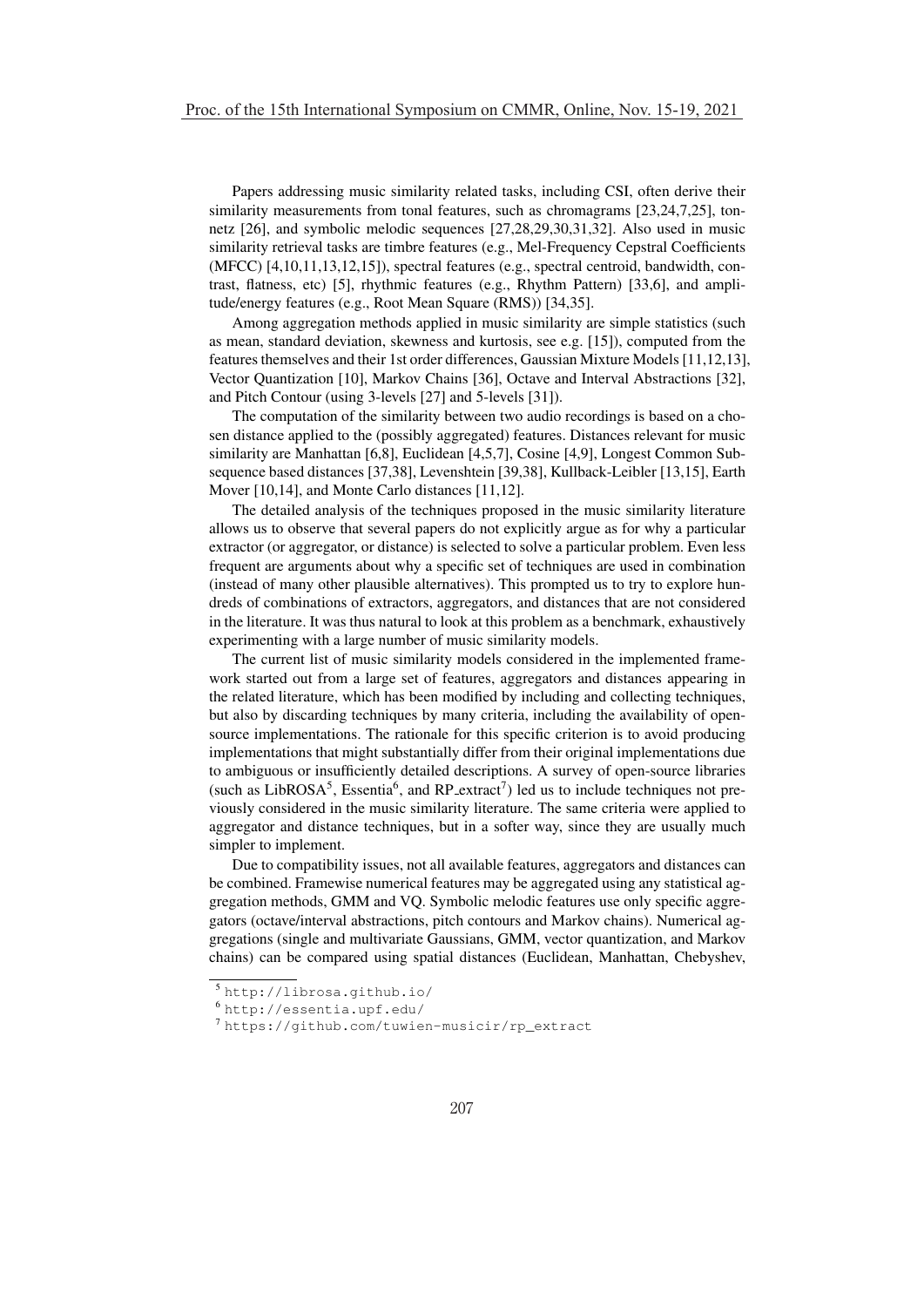and cosine). Statistical models can be compared using Kullback Leibler, Earth Mover's and Monte Carlo distances, and all symbolic global features can be compared using LCS-based and Levenshtein distances.

All the compatible combinations of features, aggregators, and distances considered result in a total of 690 music similarity models; the complete list is available at  $https$ : //rppbodo.github.io/phd/music-similarity-models.html, along with descriptions of each function.

### 3 Music Similarity and Cover Song Identification metrics

The most common way to represent a particular music similarity model applied to a particular dataset is the similarity matrix. The  $i, j$  position of this matrix contains the similarity between the *i*-th and the *j*-th tracks in the dataset. It can be defined from a normalized distance measure as  $\text{sim}(t_i, t_j) = 1 - \text{dist}(t_i, t_j)$ .

Intra-Inter Class Similarity Ratios (IICSR) When the dataset partitions its recordings into labeled classes (e.g. genres, composers, melodic or rhythmic patterns), we may define the quality of a music similarity model using the intra-inter-class similarity ratio, computed from the similarity matrix according to the following formula:

$$
IICSR(c) = \frac{\frac{\sum_{t_1 \in T_c} \sum_{t_2 \in T_c, t_1 \neq t_2} sim(t_1, t_2)}{(|T_c|^2 + |T_c|)} }{\frac{\sum_{t_1 \in T_c} \sum_{t_2 \in T_{C \setminus c}} sim(t_1, t_2)}{(|T_{C \setminus c}||T_c|)}},\tag{1}
$$

where  $T_c$  is the set of all recordings in class c and  $T_{C\setminus c}$  is the complement of  $T_c$ . This measure compares the average similarity within the class  $c$  (weighted by the number of recordings in this class) with the average similarity for pairs of recordings in different classes (with one member of the pair in class c). If these ratios are greater than 1, the similarity model may be used to classify pairs of recordings as belonging to the same class or to different classes. Intra-inter-class similarity ratios may be summarized by their weighted average:

$$
weighted\_mean\_IICSR = \frac{1}{\sum_{c \in C} |T_c|} \sum_{c \in C} IICSR(c) \times |T_c|,
$$
 (2)

where each class is weighted by its size (number of recordings).

Mean Rank (MR) The Mean Rank is broadly used in the CSI literature [9,40], where queries return ranked lists of cover candidates. MR corresponds to the average position (rank) where the first cover appears in the resulting list.

Mean Reciprocal Rank (MRR) The reciprocal rank (inverse of a rank) [41] converts index positions to the  $[0, 1]$  range, where higher values represent covers higher up in the list (topmost ranks). MRR corresponds to the average of the reciprocal ranks, and its inverse may be viewed as the harmonic mean of the original ranks.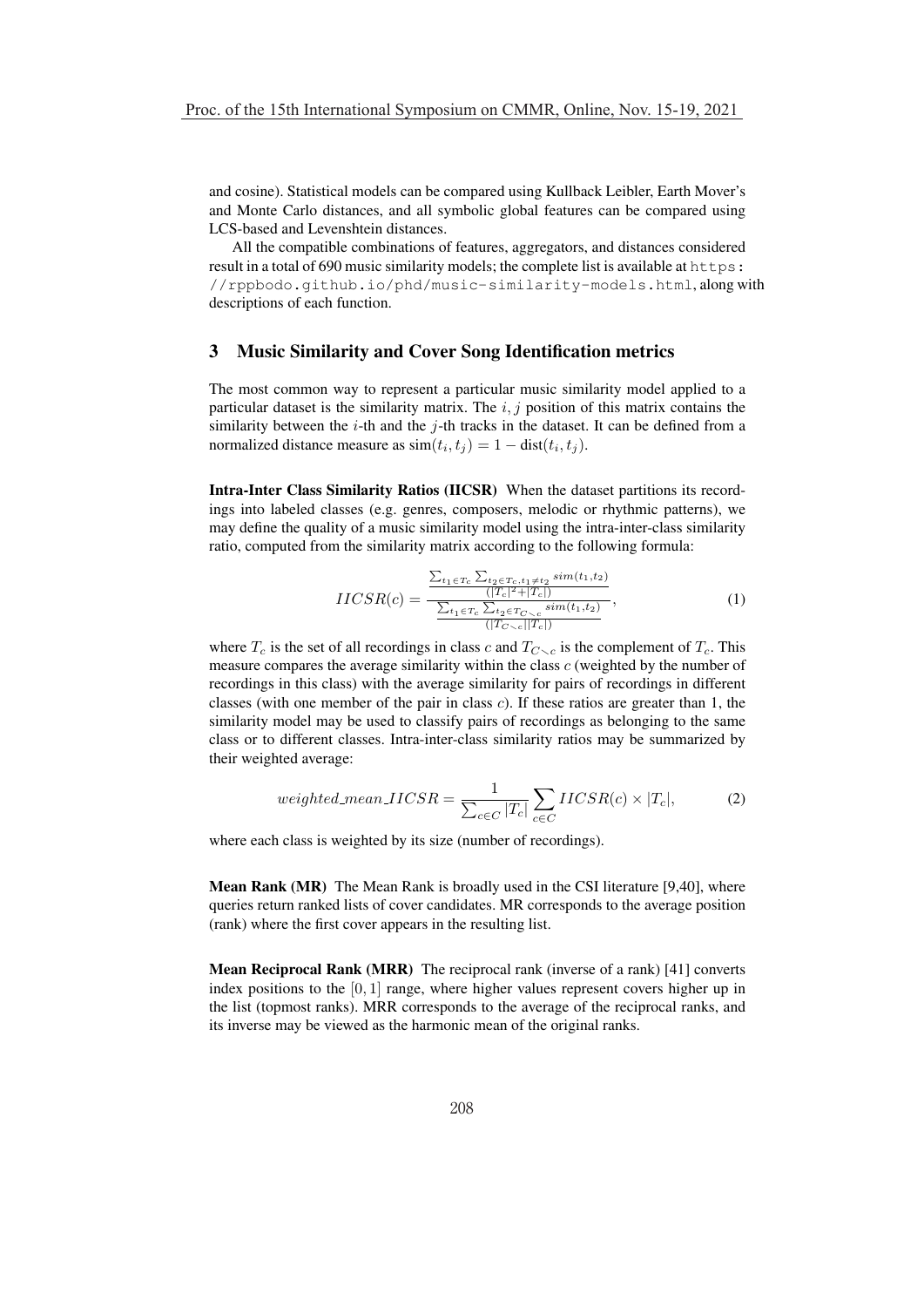| dataset                       |      |     | $n_{tracks}$ $n_{classes}$ annotations |
|-------------------------------|------|-----|----------------------------------------|
| Ballroom                      | 698  | 10  | dance styles names                     |
| <b>GTZAN</b>                  | 1000 | 10  | musical genres                         |
| <b>IOACAS-OBH</b>             | 1057 | 298 | ground-truth melody id                 |
| Panteli's melody dataset 3000 |      | 30  | original melody id                     |
| Panteli's rhythm dataset 3000 |      | 30  | original rhythm id                     |
| <b>MAST</b>                   | 3104 | 40  | ground-truth rhythm id                 |
| 1517-Artists                  | 3180 | 19  | musical genres                         |
| <b>MIR-OBSH</b>               | 4479 | 48  | ground-truth melody id                 |
| <b>FMA-Small</b>              | 8000 | 8   | musical genres                         |
| Covers80                      | 160  | 80  | original song                          |
| <b>YouTubeCovers</b>          | 350  | 50  | original song                          |
| Covers1000                    | 1000 | 395 | original song                          |
| <b>Mazurkas</b>               | 2741 | 49  | mazurka id                             |
| SHS9K                         | 9286 | 143 | original song                          |
|                               |      |     |                                        |

Table 1. Datasets selected to experiment Music Similarity models.

Median Rank (MDR) The MDR is a robust statistic based on the positions of the first retrieved cover, obtained as the median of the ranks for all queries.

Mean Average Precision (MAP) Kim Falk [42] defines Mean Average Precision in the context of recommender systems, in which users perform queries, and each query returns a list of ranked items. Precision at  $K$  (P@k) is the number of relevant items found in the first k items; Average Precision (AP) =  $\frac{1}{m} \sum_{k=1}^{m} P@k(u)$ , where m is the length of the ranked list, and  $u$  is the user performing the query; Mean Average Precision (MAP) =  $\frac{1}{|U|} \sum_{u \in U} AP(u)$ , where U is the set of all users.

# 4 Experiments and Results

#### 4.1 Datasets

In this Section we present the datasets used to benchmark models within our music similarity framework. The first part of Table 1 presents datasets designed for various music similarity tasks, and the second part presents the datasets designed specifically for Cover Song Identification.

Three datasets are designed for melodic similarity tasks: MIQ-QBSH<sup>8</sup> and IOACAS- $QBH<sup>9</sup>$  are designed for the query-by-humming task (classes are composed of a reference melody and a set of recordings of people trying to hum it), and Maria Panteli's melody dataset $10$  uses synthesis to test similarity models against several melodic transformations.

<sup>8</sup> http://mirlab.org/dataSet/public/MIR-QBSH-corpus.rar

<sup>9</sup> http://mirlab.org/dataSet/public/IOACAS\_QBH.rar

<sup>10</sup> https://archive.org/details/panteli\_maria\_melody\_dataset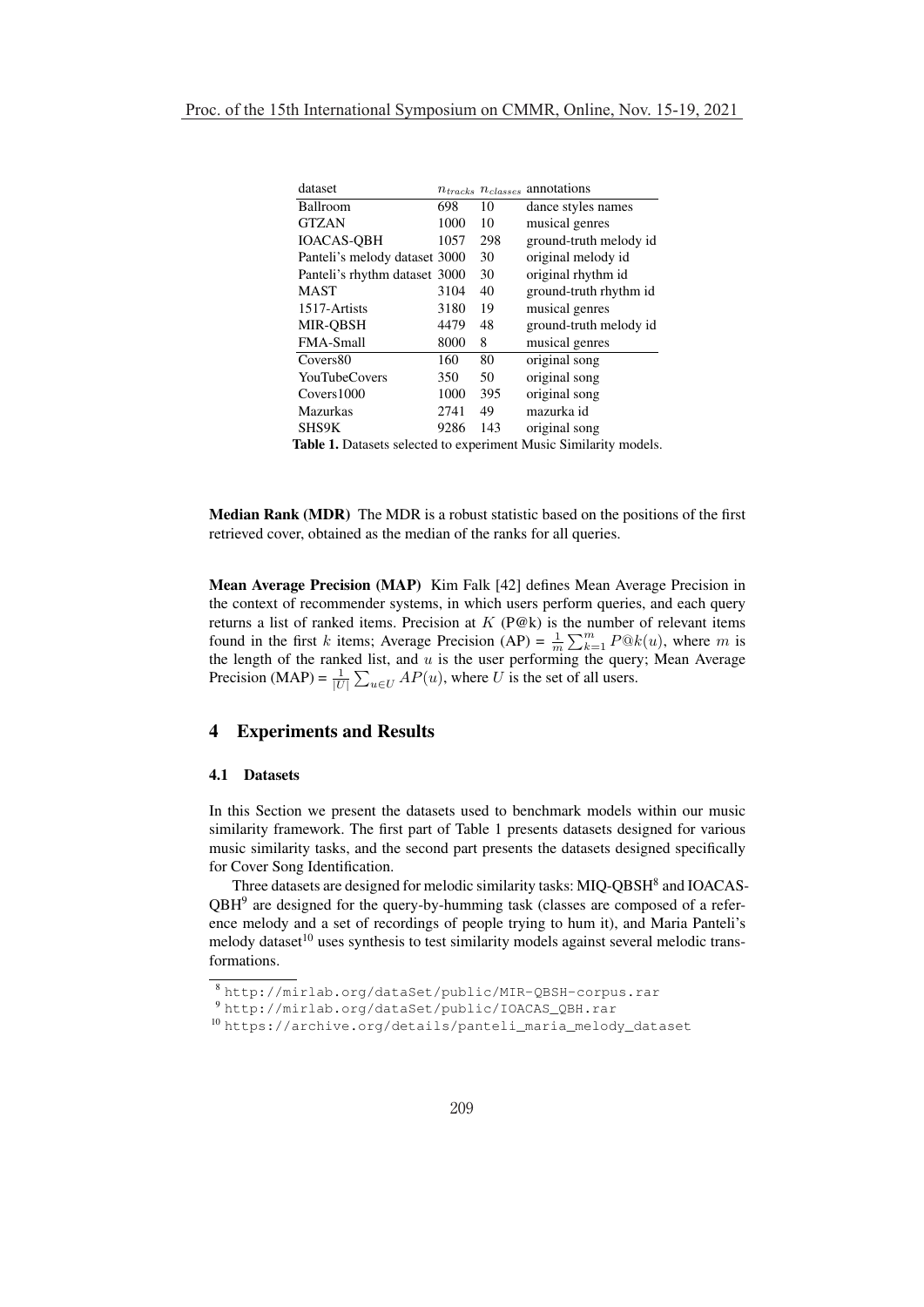Three other datasets – Ballroom<sup>11</sup>, MAST<sup>12</sup>, and Maria Panteli's rhythm dataset<sup>13</sup> — are designed for tasks related to rhythm similarity. The Ballroom dataset is composed of recordings from distinct dance styles; MAST has recordings of students successfully reproducing rhythmic patterns; Maria Panteli's rhythm dataset is composed of different synthesized rhythms subjected to several transformations.

The three remaining datasets in the first part of Table  $1 - GTZAN<sup>14</sup>$ , 1517-Artists<sup>15</sup>, and FMA-Small<sup>16</sup> -- are annotated with music genres assigned to each recording. Several papers in the literature claim that there is a relationship between genre and timbre [43,44,3], and under this assumption, these datasets could be used to test timbre similarity models.

The second part of Table 1 presents datasets designed for CSI: Covers8017, YouTube-Covers<sup>18</sup>, Covers1000<sup>19</sup>, Mazurkas<sup>20</sup>, and SHS9K<sup>21</sup>. The latter is a sub-set of the SHS100K<sup>22</sup> dataset crafted by the authors by selecting the original songs that have from 50 to 100 covers.

#### 4.2 Experiment Design

Two experiments are proposed. The goal of the first experiment is to check which music similarity models lead to best results for the selected datasets. In order to accomplish this we run each one of the 9 datasets considered through our music similarity framework, compute the Intra-Inter Class Similarity Ratio (IICSR) for every annotated class within the dataset, and finally compute the weighted mean IICSR for each one of the 690 considered models.

The second experiment has a similar goal to the previous one – to check which music similarity models lead to the best results – but now with CSI datasets considering the specific metrics used in this task. We compute similarity matrices using all 690 models for the 5 CSI datasets, and then calculate the Mean Rank (MR), Mean Reciprocal Rank (MRR), Median Rank (MDR), and Mean Average Precision (MAP).

#### 4.3 Results

The results of the first experiment are organized as follows: the best weighted mean IICSR values for each dataset are presented in Table 2, and the entire list of IICSR values computed in this experiment is published in https://rppbodo.github. io/phd/experiment\_1.html.

<sup>11</sup> http://mtg.upf.edu/ismir2004/contest/tempoContest/node5.html

<sup>12</sup> https://zenodo.org/record/2620357

<sup>13</sup> https://archive.org/details/panteli\_maria\_rhythm\_dataset

<sup>14</sup> http://marsyas.info/downloads/datasets.html

<sup>15</sup> http://www.seyerlehner.info/index.php?p=1\_3\_Download

<sup>16</sup> https://github.com/mdeff/fma/

<sup>17</sup> https://labrosa.ee.columbia.edu/projects/coversongs/covers80/

<sup>18</sup> https://sites.google.com/site/ismir2015shapelets/data

<sup>19</sup> http://www.covers1000.net/

<sup>20</sup> http://www.mazurka.org.uk/

<sup>21</sup> https://rppbodo.github.io/phd/shs9k.html

<sup>22</sup> https://github.com/NovaFrost/SHS100K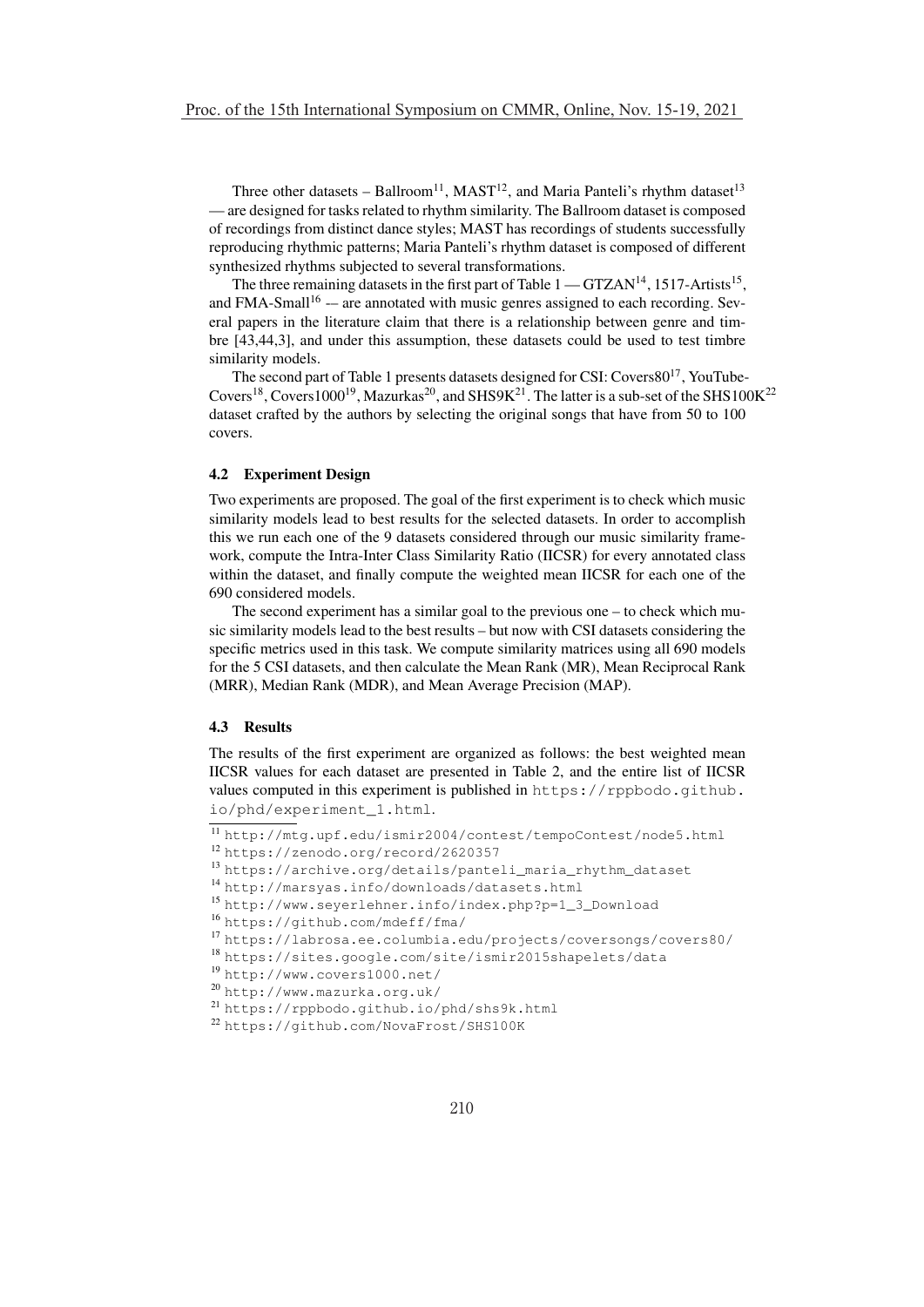| dataset                                                          | mean IICSR extractor |                                  | aggregator                   | distance                 |  |  |
|------------------------------------------------------------------|----------------------|----------------------------------|------------------------------|--------------------------|--|--|
| Ballroom                                                         | 1.33824              | spectral_bandwidth vector_quant. |                              | cosine                   |  |  |
| <b>GTZAN</b>                                                     | 1.74945              | spectral_contrast                | vector_quant.                | cosine                   |  |  |
| <b>IOACAS-OBH</b>                                                | 1.13599              | pitch_cont._seg.                 | octave_abst.                 | lcs_circular_min         |  |  |
| Panteli's melody 3.12167                                         |                      | pitch_cont._seg.                 | interval_abst.               | levenshtein_max          |  |  |
| Panteli's rhythm 2.82936                                         |                      | chroma_cens                      | vector_quant.                | manhattan                |  |  |
| MAST                                                             | 1.47572              | mfcc                             | vector_quant.                | cosine                   |  |  |
| 1517-Artists                                                     | 1.21584              | mfcc                             | vector_quant.                | cosine                   |  |  |
| MIR-OBSH                                                         | 1.29421              | pitch_cont._seg.                 | octave_abst.                 | levenshtein_circular_max |  |  |
| <b>FMA-Small</b>                                                 | 1.21128              | mfcc                             | vector_quant._default cosine |                          |  |  |
| <b>Table 2.</b> Results obtained with Music Similarity datasets. |                      |                                  |                              |                          |  |  |

dataset MR MRR MDR MAP extractor aggregator distance Covers80 41.575 0.19359 31.0 0.19359 chroma stft diff stats 1 cosine oti YouTubeCovers 7.97143 0.6942 1.0 0.36114 pitch\_cont.\_seg. octave\_abst. lcs\_circular\_mean Covers1000 144.041 0.25731 35.0 0.19159 pitch cont. seg. octave abst. lcs circular mean Mazurkas 4.15724 0.95774 1.0 0.82286 pitch cont. seg. octave abst. levenshtein circular max SHS9K 47.57883 0.40387 6.0 0.05102 pitch cont. seg. octave abst. lcs circular mean Table 3. Results obtained with Cover Song Identification datasets.

The results of the second experiment are displayed as follows: the best models for each dataset are presented in Table 3, and the entire list of metrics computed in this experiment is published in https://rppbodo.github.io/phd/experiment\_ 2.html.

#### 4.4 Discussion

Analysing the models that achieved the best weighted mean IICSR for MIQ-QBSH, IOACAS-QBH, and Maria Panteli's melody dataset, it is possible to verify that all of them have Pitch Contour Segmentation as their feature, which matches the hypothesis that melodic features lead to better results for melodic datasets. Regarding the aggregators, two models have Octave Abstraction and one has Interval Abstraction. This is somehow expected, since the alternative abstractions (3-level and 5-level Pitch Contours) are relatively weaker due to their simplistic representations of the original pitch sequences.

The models that performed best for the Ballroom, MAST, and Maria Panteli's rhythm dataset are relatively surprising, not only because none of the features are specifically designed for rhythmic similarity tasks, but also because they are very different from each other: Spectral Bandwidth is related to the spectrum spread, MFCC is usually associated with timbre, and Chroma Energy Normalized Statistics (CENS) is a tonal feature.

Regarding the highest weighted mean IICSR obtained for GTZAN, 1517-Artists, and FMA-Small, two out of three best performing models have MFCC as their feature, and the other one has Spectral Contrast. MFCC is a feature usually related to timbre, so this matches the initial hypothesis. According to Jiang et al. [45], Spectral Contrast is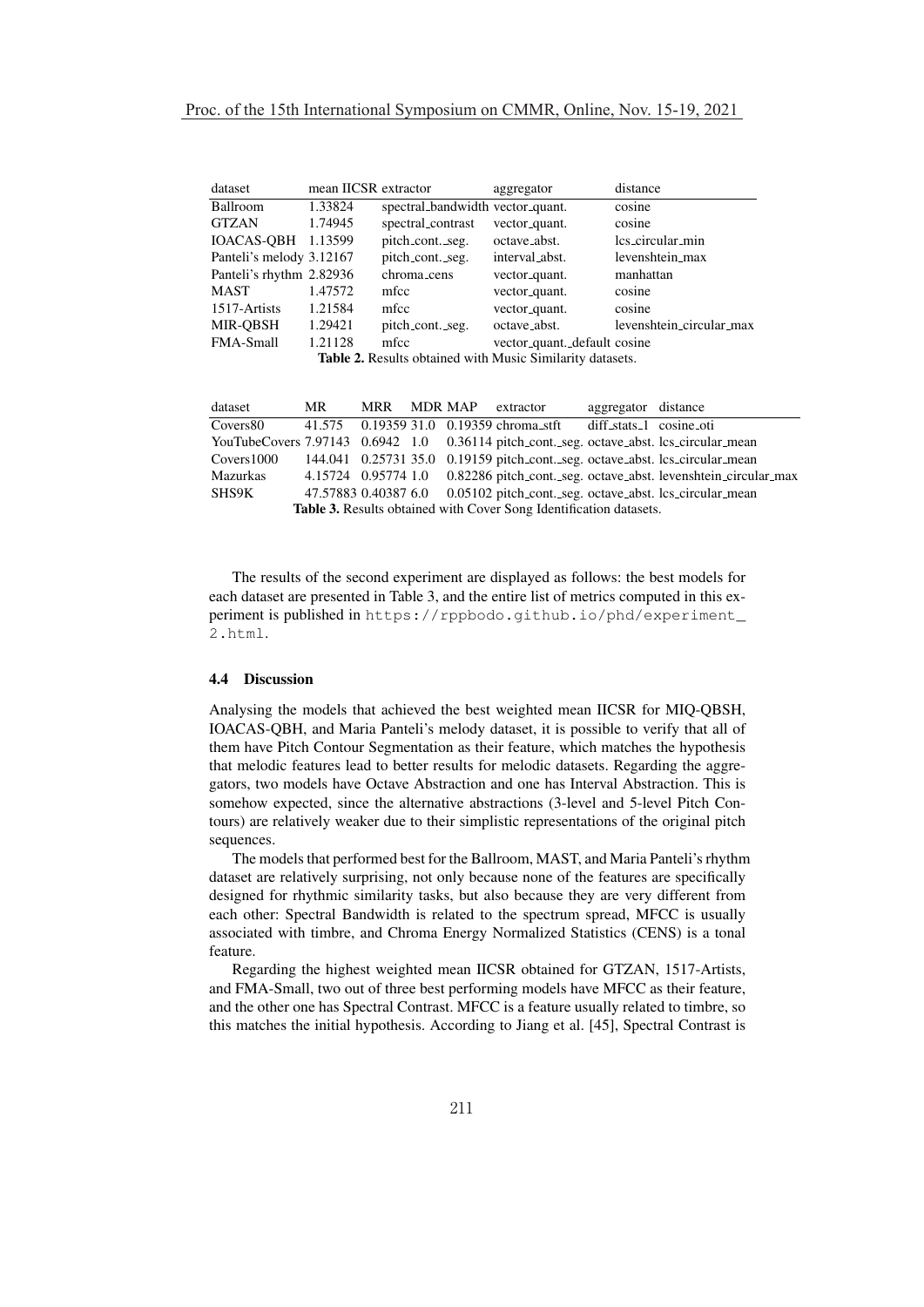reported to have a better discriminating power for different music types than MFCC, so it is noteworthy that this feature has also emerged here.

The best models that lead to the lowest Mean Rank values for the five CSI datasets are shown in Table 3. Four models out of five share the same feature (Pitch Contour Segmentation) and the same aggregator (Octave Abstraction), which is a very good indication of the relevance of these methods, while the remaining model uses a Chromagram as feature. All features from the best models encode tonal information, which matches the observation in the literature that tonal differences are the less frequent between versions [22,46,47].

# 5 Conclusions

In this paper we introduced a modular music similarity framework designed to benchmark 690 music similarity models applied to specific music information retrieval tasks. Our experiments compared these models under several datasets compiled for tasks requiring different music similarity perspectives, showing that the choices of features, aggregators and distances not only have a significant impact on the performance of the corresponding models, but also that many useful techniques and combinations have been largely overlooked by the music similarity literature, corroborating the importance of comparative studies such as the present one.

As future work, we consider expanding the lists of features (HPCP, crema-PCP, Onset Patterns, Scale Transform, Pitch Bihistogram, Intervalgram, etc), aggregators (Dynamic Time Warping (DTW), Self-Organizing Map (SOM), vector quantization using tree-based clustering, n-grams, etc), and distances (Mahalanobis, Jensen-Shannon, Smith- Waterman, Mongeau-Sankoff, etc) in the music similarity framework, as well as incorporating alternative approaches to music similarity that not necessarily follow the current pipeline, such as feature learning [16,17], metric learning [18,19], and deep neural networks [20,21].

# References

- 1. J Stephen Downie. The music information retrieval evaluation exchange (2005–2007): A window into music information retrieval research. *Acoustical Science and Technology*, 29(4):247–255, 2008.
- 2. Meinard Müller. Fundamentals of music processing: Audio, analysis, algorithms, applica*tions*. Springer, 2015.
- 3. Peter Knees and Markus Schedl. *Music Similarity and Retrieval: An Introduction to Audioand Web-based Strategies*. Springer, 2016.
- 4. Jonathan T Foote. Content-based retrieval of music and audio. In *Multimedia Storage and Archiving Systems II*, volume 3229, pages 138–147. International Society for Optics and Photonics, 1997.
- 5. Tao Li and Mitsunori Ogihara. Content-based music similarity search and emotion detection. In *2004 IEEE International Conference on Acoustics, Speech, and Signal Processing*, volume 5, pages V–705. IEEE, 2004.
- 6. Klaus Seyerlehner, Markus Schedl, Tim Pohle, and Peter Knees. Using block-level features for genre classification, tag classification and music similarity estimation. *Submission to Audio Music Similarity and Retrieval Task of MIREX*, 2010, 2010.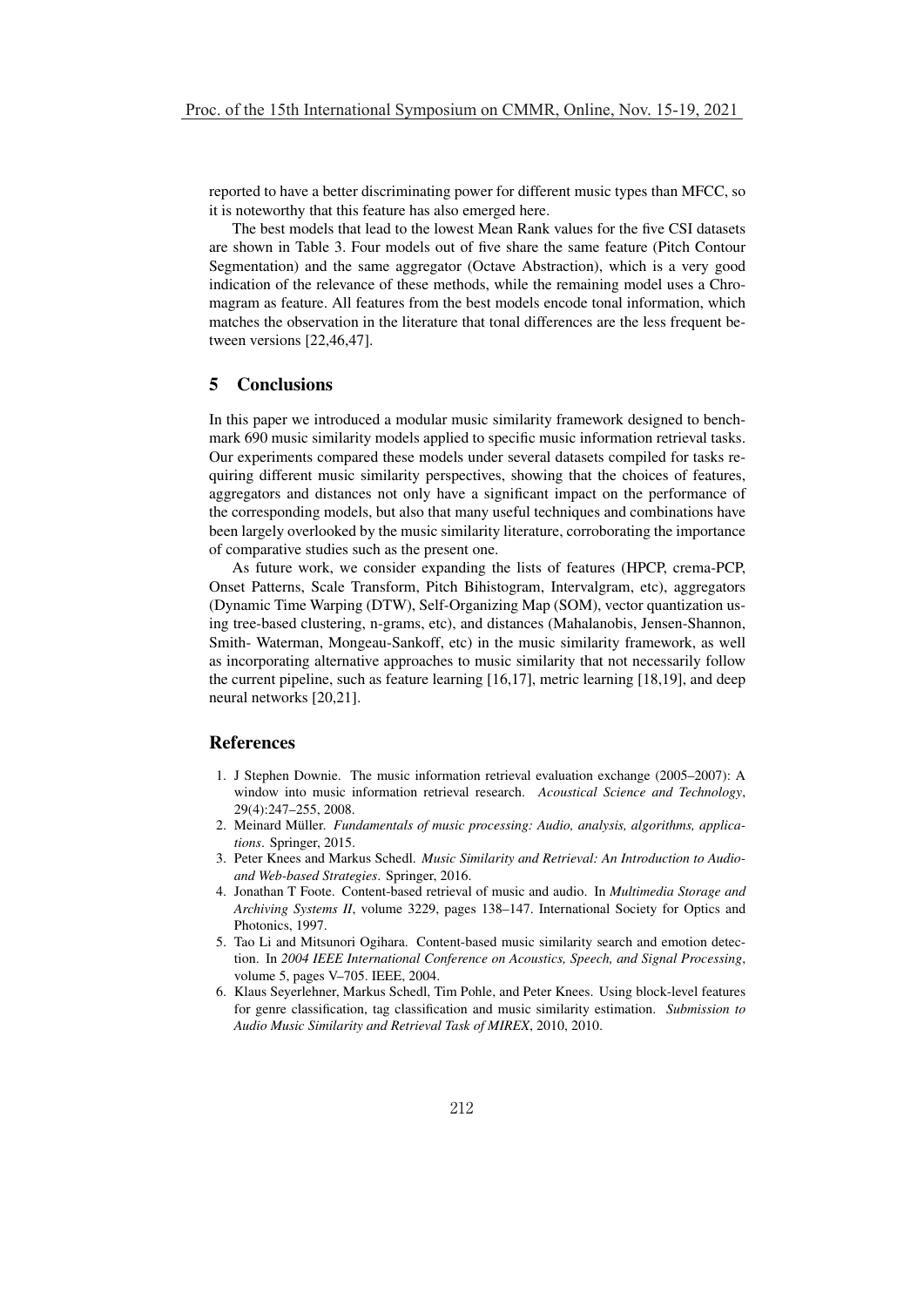- 7. Xiaoqing Yu, Jing Zhang, Junwei Liu, Wanggen Wan, and Wei Yang. An audio retrieval method based on chromagram and distance metrics. In *2010 International Conference on Audio, Language and Image Processing*, pages 425–428. IEEE, 2010.
- 8. Peter Knees and Markus Schedl. A survey of music similarity and recommendation from music context data. *ACM Transactions on Multimedia Computing, Communications, and Applications (TOMM)*, 10(1):1–21, 2013.
- 9. Christopher J Tralie. Early mfcc and hpcp fusion for robust cover song identification. *arXiv preprint arXiv:1707.04680*, 2017.
- 10. Beth Logan and Ariel Salomon. A music similarity function based on signal analysis. In *ICME*, pages 22–25, 2001.
- 11. Jean-Julien Aucouturier, Francois Pachet, et al. Music similarity measures: What's the use? In *ISMIR*, pages 13–17, 2002.
- 12. Francois Pachet and Jean-Julien Aucouturier. Improving timbre similarity: How high is the sky. *Journal of negative results in speech and audio sciences*, 1(1):1–13, 2004.
- 13. Adam Berenzweig, Beth Logan, Daniel PW Ellis, and Brian Whitman. A large-scale evaluation of acoustic and subjective music-similarity measures. *Computer Music Journal*, 28(2):63–76, 2004.
- 14. Rainer Typke, Frans Wiering, and Remco C Veltkamp. Evaluating the earth mover's distance for measuring symbolic melodic similarity. In *MIREX-ISMIR 2005: 6th International Conference on Music Information Retrieval*. Citeseer, 2005.
- 15. Dominik Schnitzer, Arthur Flexer, and Gerhard Widmer. A fast audio similarity retrieval method for millions of music tracks. *Multimedia Tools and Applications*, 58(1):23–40, 2012.
- 16. Maria Panteli, Emmanouil Benetos, Simon Dixon, et al. Learning a feature space for similarity in world music. ISMIR, 2016.
- 17. Zhesong Yu, Xiaoshuo Xu, Xiaoou Chen, and Deshun Yang. Learning a representation for cover song identification using convolutional neural network. In *ICASSP 2020-2020 IEEE International Conference on Acoustics, Speech and Signal Processing (ICASSP)*, pages 541– 545. IEEE, 2020.
- 18. Malcolm Slaney, Kilian Weinberger, and William White. Learning a metric for music similarity. In *International Symposium on Music Information Retrieval (ISMIR)*, volume 148, 2008.
- 19. Hoon Heo, Hyunwoo J Kim, Wan Soo Kim, and Kyogu Lee. Cover song identification with metric learning using distance as a feature. In *ISMIR*, pages 628–634, 2017.
- 20. Manan Mehta, Anmol Sajnani, and Radhika Chapaneri. Cover song identification with pairwise cross-similarity matrix using deep learning. In *2019 IEEE Bombay Section Signature Conference (IBSSC)*, pages 1–5. IEEE, 2019.
- 21. Mohamadreza Sheikh Fathollahi and Farbod Razzazi. Music similarity measurement and recommendation system using convolutional neural networks. *International Journal of Multimedia Information Retrieval*, 10(1):43–53, 2021.
- 22. Joan Serra, Emilia Gomez, and Perfecto Herrera. Audio cover song identification and similarity: background, approaches, evaluation, and beyond. pages 307–332, 2010.
- 23. Jesper Hojvang Jensen, Mads G Christensen, Daniel PW Ellis, and Soren Holdt Jensen. A tempo-insensitive distance measure for cover song identification based on chroma features. In *2008 IEEE International Conference on Acoustics, Speech and Signal Processing*, pages 2209–2212. IEEE, 2008.
- 24. Joan Serrà, Emilia Gómez, Perfecto Herrera, and Xavier Serra. Chroma binary similarity and local alignment applied to cover song identification. *IEEE Transactions on Audio, Speech, and Language Processing*, 16(6):1138–1151, 2008.
- 25. Suman Ravuri and Daniel PW Ellis. Cover song detection: from high scores to general classification. In *2010 IEEE International Conference on Acoustics, Speech and Signal Processing*, pages 65–68. IEEE, 2010.